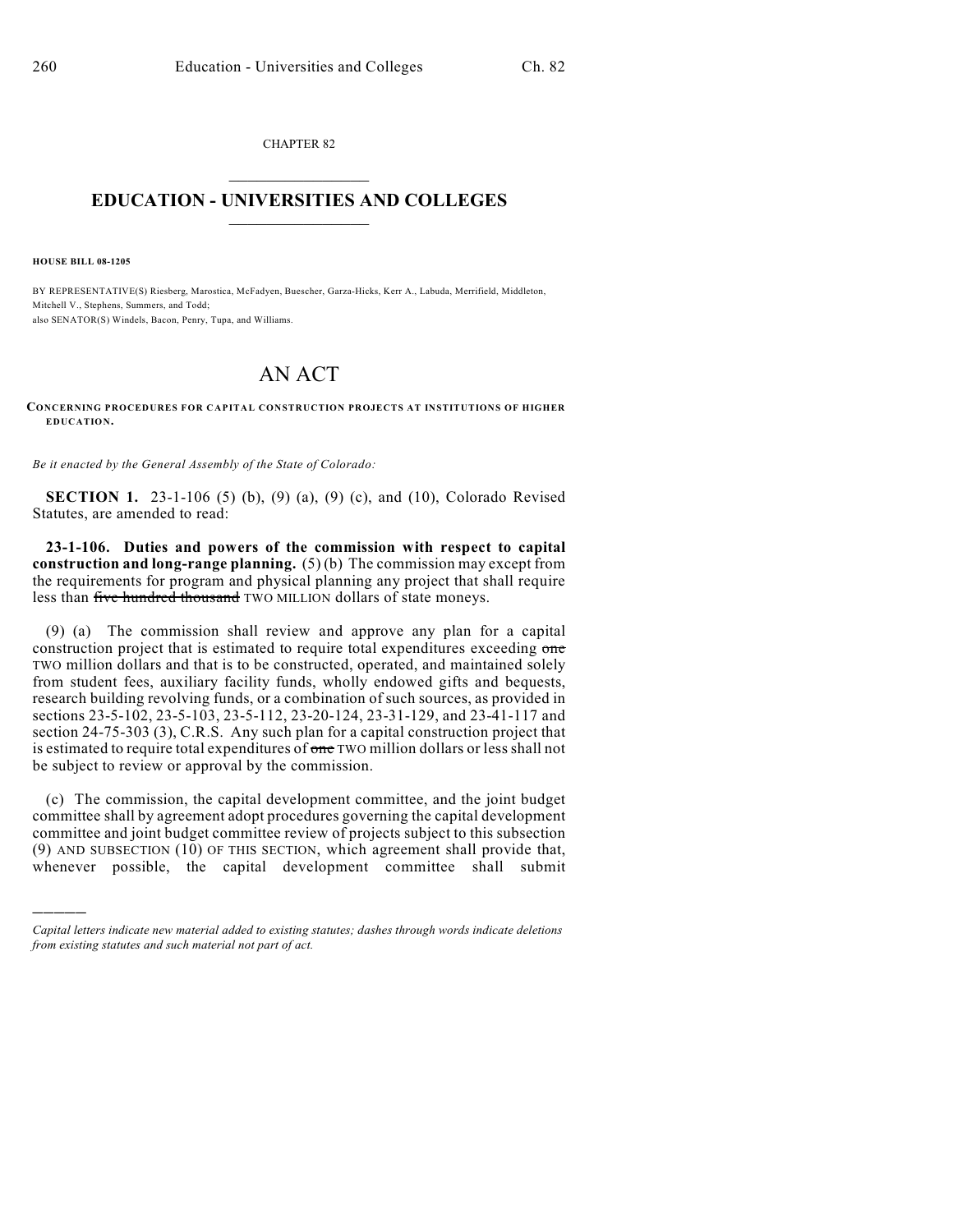recommendations to the joint budget committee and the joint budget committee shall submit recommendations to the commission within thirty days after each committee receives the information prescribed in the agreement as necessary for its review.

(10) (a) The commission shall review and approve any plan for a capital construction project that is estimated to require total expenditures exceeding five hundred thousand TWO MILLION dollars and that is to be constructed solely from cash funds held by the institution other than those funds specified in paragraph (a) of subsection (9) of this section and operated and maintained from such cash funds or from state moneys appropriated for such purpose, or both. Any plan for any such capital construction project that is estimated to require total expenditures of five hundred thousand TWO MILLION dollars or less shall not be subject to review or approval by the commission.

(b) UPON APPROVAL OF A PLAN FOR A CAPITAL CONSTRUCTION PROJECT PURSUANT TO PARAGRAPH (a) OF THIS SUBSECTION (10), THE COMMISSION SHALL SUBMIT THE PLAN TO THE CAPITAL DEVELOPMENT COMMITTEE. THE CAPITAL DEVELOPMENT COMMITTEE SHALL MAKE A RECOMMENDATION REGARDING THE PROJECT TO THE JOINT BUDGET COMMITTEE. FOLLOWING THE RECEIPT OF THE RECOMMENDATION, THE JOINT BUDGET COMMITTEE SHALL REFER ITS RECOMMENDATIONS REGARDING THE PROJECT, WITH WRITTEN COMMENTS, TO THE COMMISSION.

**SECTION 2.** 24-30-1404 (7) (a), Colorado Revised Statutes, is amended, and the said 24-30-1404 (7) is further amended BY THE ADDITION OF A NEW PARAGRAPH, to read:

**24-30-1404. Contracts.** (7) (a) Except as provided in paragraphs  $(\mathbf{b})$ ,  $(\mathbf{c})$ ,  $(\mathbf{e})$ , and  $(f)$ , (b), (c), (e), (f), AND (g) of this subsection (7), any professional services contract entered into pursuant to the provisions of this part 14 shall be executed and encumbered within six months after the date on which the appropriation that includes the project for which the professional services are required becomes law. If no professional services contract is required for a particular project, the contract with the contractor for the project shall be entered into within six months after the appropriation. If a state agency determines that the nature of a particular project is such that the deadlines imposed by this section cannot be met, the state agency may request the capital development committee to recommend to the controller that the deadline be waived for that project. The controller, in consultation with the capital development committee, may grant a waiver from such deadlines. This subsection (7) shall not apply to projects under the supervision of the department of transportation. This subsection (7) shall not affect any priority established pursuant to section 24-35-210 (11) in the general appropriation act for expenditures for projects to be financed from net lottery proceeds appropriated for capital construction.

(g) THIS SUBSECTION (7) SHALL NOT APPLY TO A CAPITAL CONSTRUCTION PROJECT AT AN INSTITUTION OF HIGHER EDUCATION THAT IS TO BE CONSTRUCTED SOLELY FROM CASH FUNDS HELD BY THE INSTITUTION.